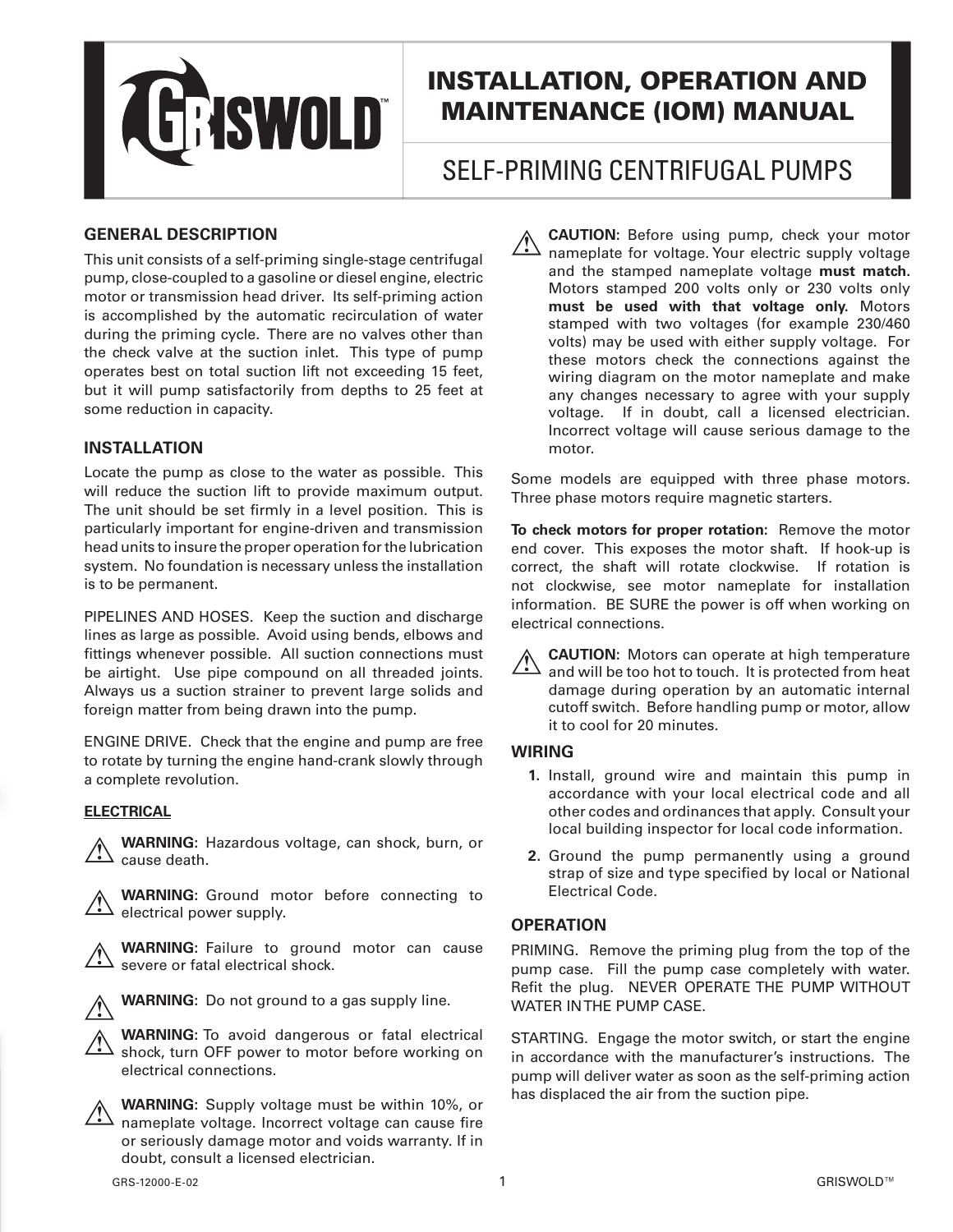



 **WARNING:** Never run the pump against a closed discharge. Doing so can boil water inside pump, causing hazardous pressure in unit, risk explosion, and possibly scald person(s) handling pump.

#### **MAINTENANCE**

CLEANING THE PUMP. Run clear water through the pump if possible after pumping dirty water. Do this for two or three minutes before stopping the engine or motor.

#### **LUBRICATION**

SEAL: The purpose of the mechanical seal is to prevent air from entering the pump around the shaft while priming or pumping and to prevent water from leaking out around the shaft while pumping. The seal must be kept lubricated by the liquid being pumped and should NEVER BE ALLOWED TO RUN DRY.

#### **DISMANTLING AND REASSEMBLING OF PUMP**

 **WARNING:** Hazardous Voltage

Be sure unit is grounded and power disconnected before attempting any work on the pump or motor.

Remove cap screws which fasten the pump case to the bracket. Separate the case from the bracket; do this gradually and carefully to avoid damage to these parts and to possibly salvage the assembly gasket. If the gasket tears, it must be replaced with a new one. If the old gasket is to be used again, place it in water to keep it soft and pliable.

- **a.** To remove impeller from the shaft, unscrew cap screw or lock nut after unscrewing set screw (if locked by set screws), or heat up the lock nut by torch to approximately 300°F and apply 300 ft-lb of loosening torque. These parts have standard, righthand thread. It may take considerable tapping with a lead hammer, dousing with penetrating oil and possible application of heat (by means of a torch) to remove the impeller from the shaft. Extreme care must be exercised when striking the impeller, in order to avoid damage.
- **b.** Remove and replace seal, if necessary, as described below.

REPLACING THE SHAFT SEAL: Handle the shaft seal with great care. Do not drop the carbon sealing washer or the ceramic-floating seat.

After removing the impeller, slide the rotating portion of the old seal assembly (consisting of sealing washer, bellows, metal parts and spring) off the pump shaft. Press the old seat and ring out of the bracket. Lubricate the outside diameter of the new rubber seat with light oil; press the new seat and ring assembly into the bracket cavity, making certain that it is seated firmly and squarely. If the seat and ring cannot be pressed into place with the fingers, cover the lapped seat face with the cardboard ring (packed with each new seal assembly), and tap seat and ring into place by placing a small wood block squarely against the seat and tapping lightly with a light wooden mallet.

Be sure the pump shaft and sleeve is clean and smooth, or replace shaft sleeve if pump is equipped with separate sleeve. Ensure that the lapped surfaces of the seal components are kept absolutely clean during installation. Use a thin coat of light oil on the seal, and shaft when sliding the rotating portion of the seal onto the shaft. Ensure the carbon washer is facing the floating seat in the bracket. Push only against the rubber face of the seal assembly when sliding it onto the shaft.

- **c.** If pump shaft needs to be removed, the pump bracket must be separated from the motor and the shaft set screws loosened with a hex key (for units with a stub shaft only).
- **d.** Re-assemble the pump by following above described steps in reverse order. Make sure that the pump shaft is positioned on motor shaft so that impeller will rotate freely inside the pump case. Setscrews must seat properly in the motor shaft keyway and be tightened securely.

## **REPAIR PARTS**

Clean and inspect all parts for wear or damage. Worn or deteriorated parts should be replaced with new parts from the factory. Order parts from the Repair Parts List and state the complete pump nameplate information when ordering (not motor nameplate data).

Motor service and parts can best be obtained from the motor manufacturer's authorized repair shop in your area. Contact the factory for further assistance.

#### **LUBRICATION - ENGINE**

Refer to the manufacturer's instruction manual.

#### LUBRICATION - MOTOR

Relubrication of the motor bearings is required only at infrequent intervals. Refer to manufacturer's instructions.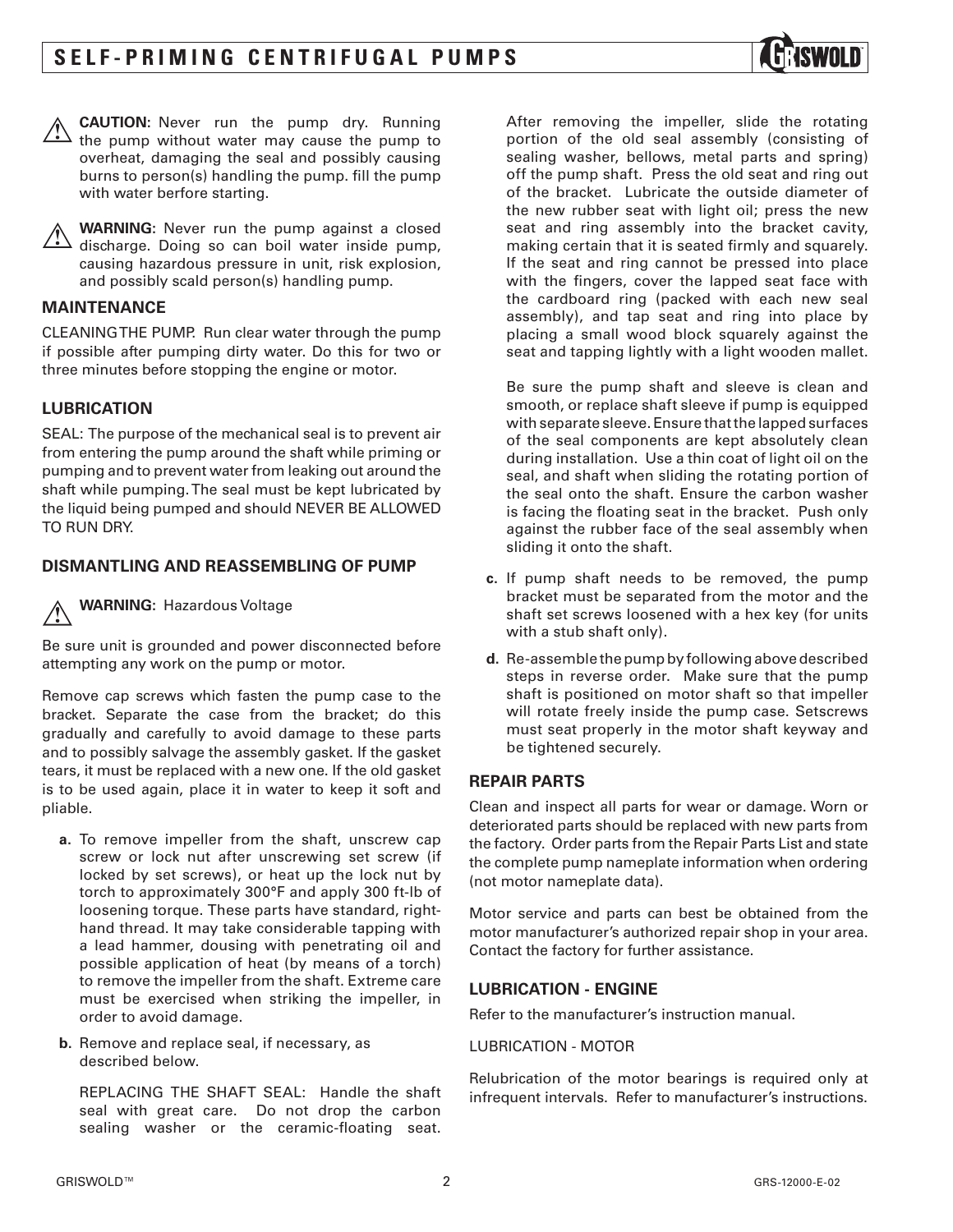

## **DRAINING**

Remove the lower drain plug to drain the pump case when the unit is idle, during freezing weather, or in storage and let it drain completely.

#### **IMPELLER CLEARANCE**

The clearance between the impeller face and the face of the case (JM series) (or between impeller eye and case H series) should be between .005 and .010 inch. Re-adjust the clearance as follows: Loosen the set screws in the stub shaft coupling. Move the stub shaft along the driver shaft to obtain the required clearance. Re-tighten the setscrews.

SERVICE SUGGESTIONS. Should the pump fail to prime or stop pumping during operation, check for the following:

- **a.** Air leaks in the suction line and fittings.
- **b.** Air leaks in the shaft seal.
- **c.** Proper submergence of the suction strainer.
- **d.** Suction strainer clogged by debris.
- **e.** Suction strainer buried in mud.
- **f.** Sufficient priming water in pump case.
- **g.** Suction hose with collapsed lining.
- **h.** Priming port clogged.
- **i.** Impeller clogged or broken.

## **SEAL REPLACEMENT INSTRUCTIONS**



#### **TO REMOVE SEAL**

- **1.** Remove pump case from pump bracket.
- **2.** Remove impeller lock capscrew and adapter (or washer) and pull off impeller.
- **3.** Remove pump bracket with seal assembly from the driver.
- **4.** Remove the stub shaft or shaft sleeve.
- **5.** The rotating seal assembly should now be loose and easily removed.
- **6.** Remove the stationary seal face and gasket from bracket.

# **TO REPLACE SEAL**

 **CAUTION:** As sealing faces are matched parts, the shaft seal must be replaced as a complete assembly. Extreme care must be taken to keep seal faces and components perfectly clean during assembly.

- **1.** Inspect and clean the stub shaft (or shaft sleeve) and replace on the driver shaft and key. (Shaft sleeve gasket must be installed between sleeve and shaft shoulder).
- **2.** Install the stationary seal face and gasket.
- **3.** Replace the bracket on the driver and tighten the assembly capscrews.
- **4.** Apply a light coating of grease to the stub shaft or shaft sleeve and push shaft seal against the seal face already installed. Take care not to cut or invert the neoprene bellows while installing over the shaft shoulder.
- **5.** Replace the impeller, making sure the seal spring goes over impeller hub and the impeller key is in position.
- **6.** Replace the impeller lock capscrews and adapter (or washer) and tighten firmly.
- **7.** Replace the pump case using a new assembly gasket.
- **8.** Re-check impeller clearance again before operating pump. Impeller clearance should be .005 to .010